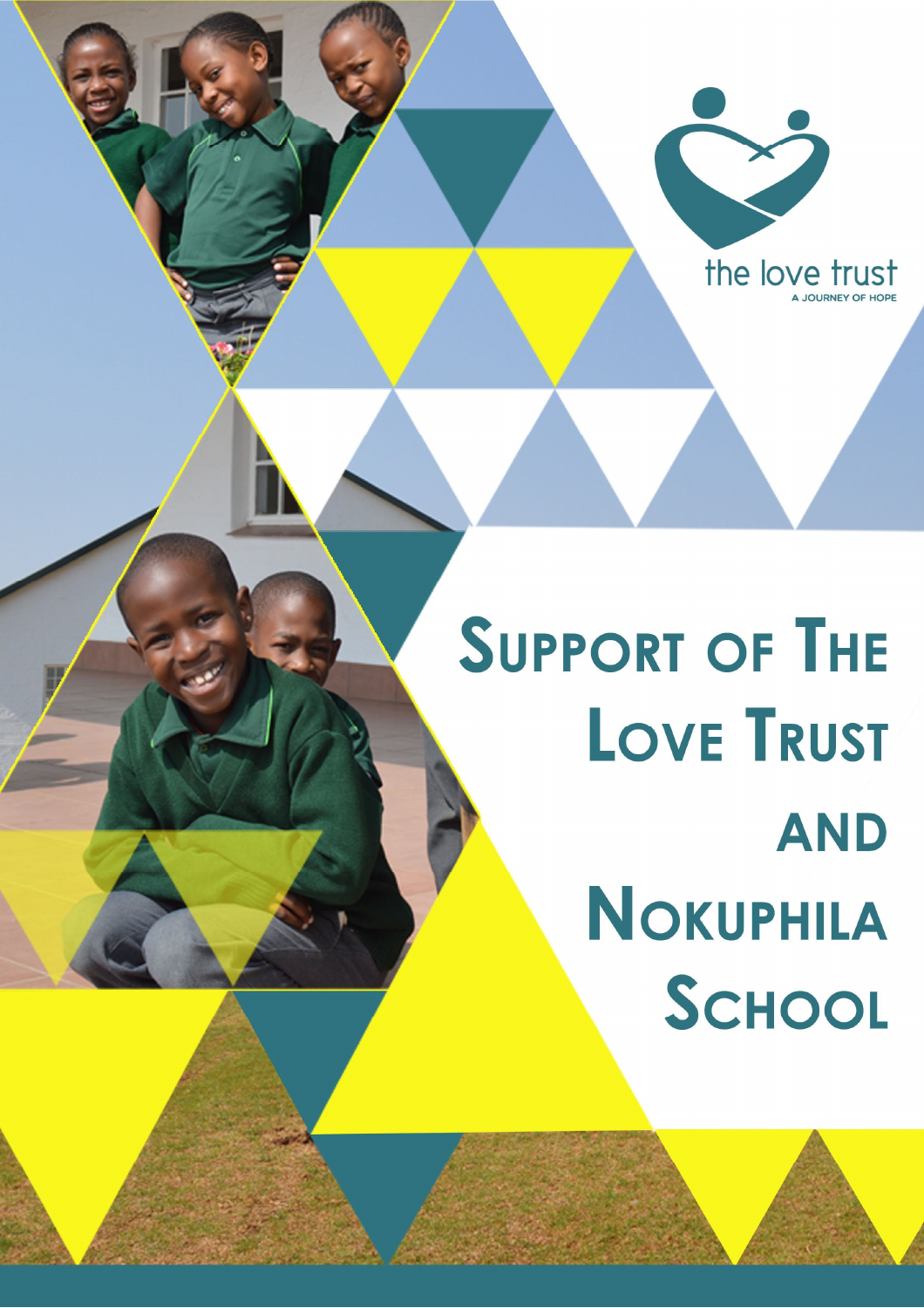

Tel: +27 11 318 2481 info@lovetrust.co.za www.lovetrust.co.za Corner 9th & 11th Roads, Erand Midrand, South Africa PO Box 6365, Halfway House, 1685

29th June 2017

#### **EDUCATIONAL CONTEXT**



South Africa has one of the poorest records in primary and secondary education in Africa. According to a World Economic Forum (WEF) Global Competitiveness Report 2015 -2016, South Africa was ranked 138th out of 140 countries in the quality of education ranking. The 2016 trends in International Mathematics and Science Study (TIMSS) sat by 580,000 pupils in 57 countries, South Africa was placed at or near the bottom of its various rankings. According to a January 2017 article in the The Economist 27% of pupils who

have attended school for 6 six years cannot read, compared with 4% in Tanzania. Only 37% of children starting school go on to pass the matriculation exam; just 4% earn a degree. It is patently obvious that South Africa needs quality education.

The Love Trust was established in 2009 to provide hope for the vulnerable. One of the ways we do that is to provide quality Christian education in a private school called Nokuphila School. Nokuphila School is a private donor-based school situated in the township of Tembisa, Midrand, near Johannesburg. The purpose of this school is to serve vulnerable children from the Tembisa community. It is wholly owned by Love Trust, a registered Non-Profit Organisation.

The Trustees and staff of The Love Trust have discovered that in the midst of significant discouragement in SA educational circles, that there is no greater joy than serving the poor and vulnerable in this critical area of education. Nokuphila School opened its doors in January 2010 with 45 learners in Grade 000 and Grade 00. Currently we have 340 children from Grade 000 (3-4 years old) to Grade 6 (11-12 years old).

#### **OBJECTIVES**

Our objective is to provide a platform of hope for vulnerable children from Tembisa and support them with the academic, social and life skills necessary for life. The intention is for the school to grow by 1 grade per year, ultimately reaching Grade 12 in 2023. In order to provide an above average education, classes will be limited to 25 students for all classes.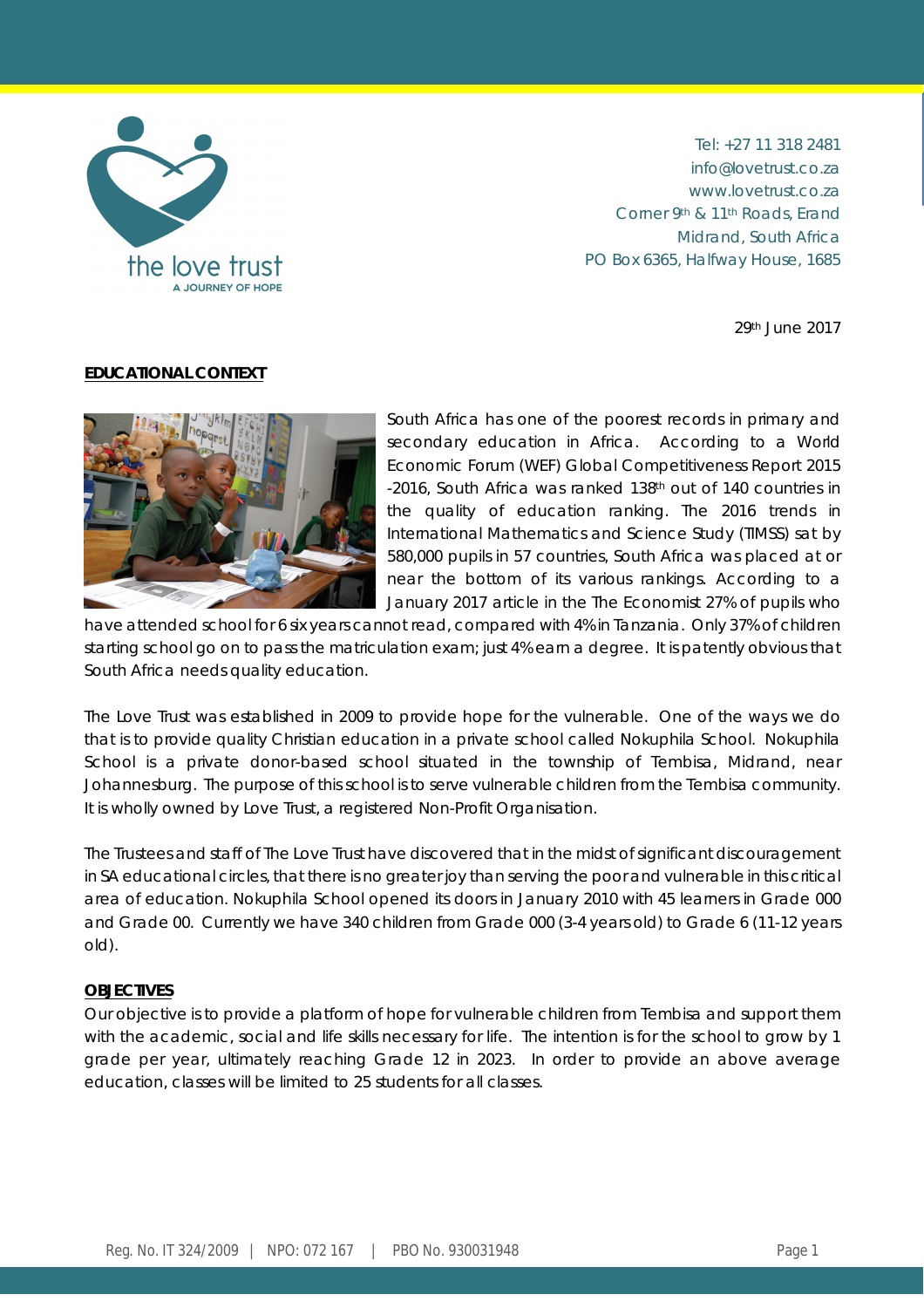## **VISION, MISSION AND CORE VALUES**

Love Trust's vision is: To grow a generation of servant leaders. Love Trust's mission statement is: To provide excellent Christian education for vulnerable children. Our core values are: Christian, Nurturing, Enabling and Dedicated.

# **SERVICES PROVIDED**

The education service provided by Nokuphila School include the following:

- Christian based institution:
- Private school education institution;
- The world-class curriculum, which includes prescribed books and teaching aids;
- Transport of children between school and home;
- Meals for children before and while at school;
- Adequate sporting facilities, thereby developing the student's physical abilities;
- Social support through social workers, working with children and their families;
- Specialised education through occupational therapists.





## **OUR MARKET**

The service that Nokuphila School provides is unique in the sense that both holistic and Christian values are taught and applied in the daily interaction with the students. Our target market are low income families who are the most vulnerable, hence our low fees and the need for donors. Means tests are conducted on prospective parents and guardians to ensure that their income levels are low, at best a small government grant.

## **CHALLENGES**

As the School is still in its development phase, a number of challenges are faced. Due to our longterm plan, it is envisaged to provide adequate mitigation against these challenges. The challenges include:

- 100% for future capital development;
- 85% donor support for operational costs.

## **FINANCIAL FORECASTS**

It is anticipated that future expenditure will rise above the 2017 cost of R2,100 (\$150) per child per month.